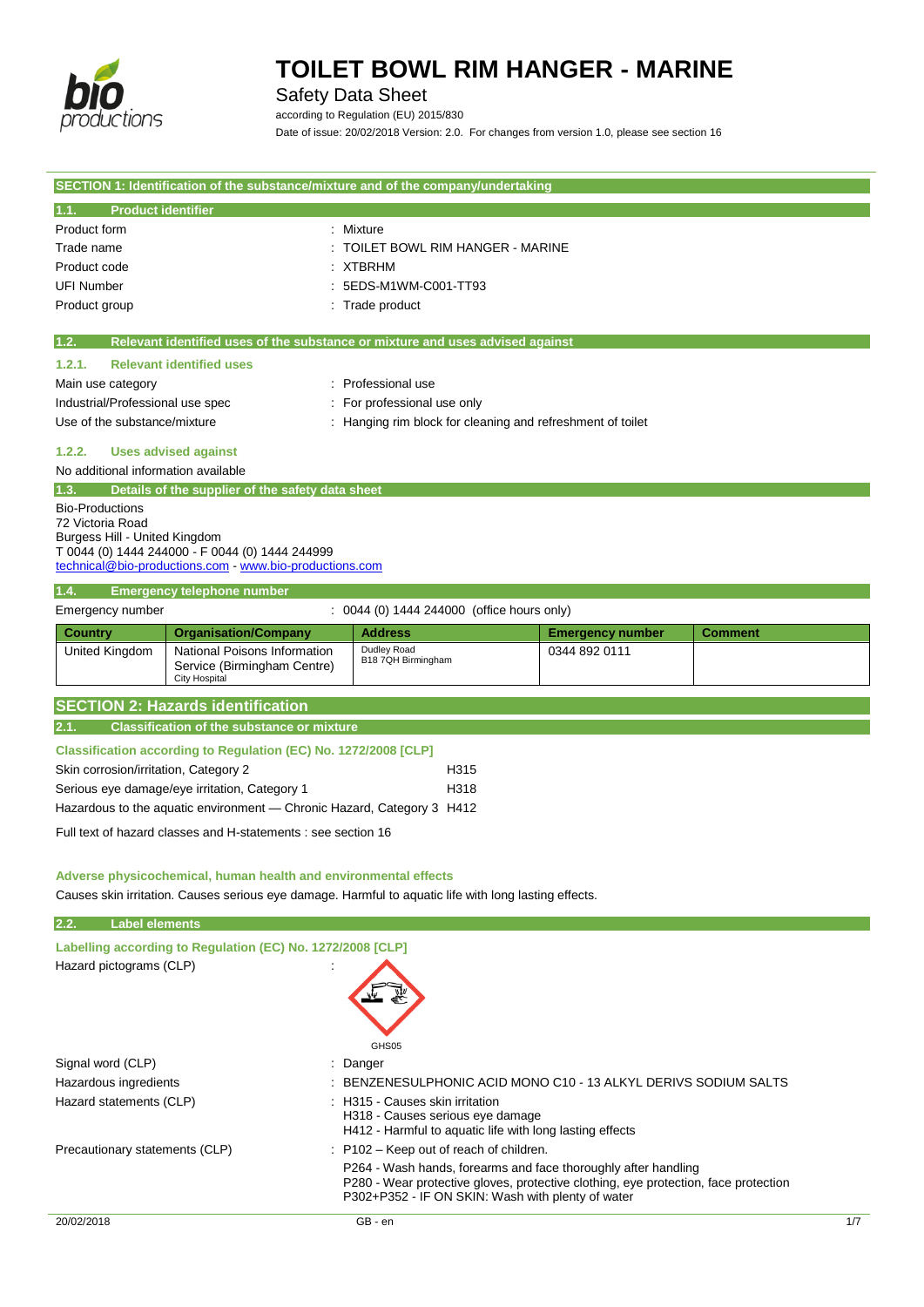### Safety Data Sheet

according to Regulation (EU) 2015/830

| P305+P351+P338 - IF IN EYES: Rinse cautiously with water for several minutes. Remove<br>contact lenses, if present and easy to do. Continue rinsing<br>P310 - Immediately call a POISON CENTER, a doctor<br>P321 - Specific treatment (see supplemental first aid instruction on this label)<br>P332+P313 - If skin irritation occurs: Get medical advice/attention<br>P362+P364 - Take off contaminated clothing and wash it before reuse |
|--------------------------------------------------------------------------------------------------------------------------------------------------------------------------------------------------------------------------------------------------------------------------------------------------------------------------------------------------------------------------------------------------------------------------------------------|
| P501 - Dispose of contents/container to an approved waste disposal plant                                                                                                                                                                                                                                                                                                                                                                   |
|                                                                                                                                                                                                                                                                                                                                                                                                                                            |

Detergent Regulation; Labelling of contents Contains: Non-ionic surfactants 15-<30%

#### **2.3. Other hazards**

No additional information available

### **SECTION 3: Composition/information on ingredients**

# **3.1. Substance**

Not applicable

#### **3.2. Mixture**

| <b>Name</b>                                                             | <b>Product identifier</b>                                                                           | $\frac{9}{6}$ | <b>Classification according to</b><br><b>Regulation (EC) No.</b><br>1272/2008 [CLP]             |
|-------------------------------------------------------------------------|-----------------------------------------------------------------------------------------------------|---------------|-------------------------------------------------------------------------------------------------|
| BENZENESULPHONIC ACID MONO C10 - 13 ALKYL<br>DERIVS SODIUM SALTS        | (CAS No) 68411-30-3<br>(EC no) 270-115-0<br>(REACH-no) 01-2119489428-22                             | $10 - 30$     | Acute Tox. 4 (Oral), H302<br>Skin Irrit. 2, H315<br>Eye Dam. 1, H318<br>Aquatic Chronic 3, H412 |
| sodium carbonate                                                        | (CAS No) 497-19-8<br>(EC no) 207-838-8<br>(EC index no) 011-005-00-2<br>(REACH-no) 01-2119485498-19 | $3 - 5$       | Eye Irrit. 2, H319                                                                              |
| <b>Specific concentration limits:</b>                                   |                                                                                                     |               |                                                                                                 |
| <b>Name</b>                                                             | <b>Product identifier</b>                                                                           |               | <b>Specific concentration limits</b>                                                            |
| BENZENESULPHONIC ACID MONO C10 - 13 ALKYL<br><b>DERIVS SODIUM SALTS</b> | (CAS No) 68411-30-3<br>(EC no) 270-115-0<br>(REACH-no) 01-2119489428-22                             |               | $(C \ge 65)$ Acute Tox. 4 (Oral), H302                                                          |

#### Full text of H-statements: see section 16

| <b>SECTION 4: First aid measures</b>                                |                                                                                                                                                       |
|---------------------------------------------------------------------|-------------------------------------------------------------------------------------------------------------------------------------------------------|
| <b>Description of first aid measures</b><br>4.1.                    |                                                                                                                                                       |
| First-aid measures general                                          | : If you feel unwell, seek medical advice (show the label where possible).                                                                            |
| First-aid measures after inhalation                                 | Remove person to fresh air and keep comfortable for breathing.                                                                                        |
| First-aid measures after skin contact                               | Wash skin with plenty of water.                                                                                                                       |
| First-aid measures after eye contact                                | Rinse cautiously with water for several minutes. Remove contact lenses, if present and easy to<br>do. Continue rinsing. Call a physician immediately. |
| First aid advice Ingestion                                          | Do not give anything by mouth to an unconscious person. Wash mouth out with water, then<br>drink pleanty of water. Do NOT induce vomiting.            |
| 4.2.<br>Most important symptoms and effects, both acute and delayed |                                                                                                                                                       |
| Symptoms/injuries after skin contact                                | : Irritation.                                                                                                                                         |
| Symptoms/injuries after eye contact                                 | Serious damage to eyes.                                                                                                                               |
| 4.3.                                                                | Indication of any immediate medical attention and special treatment needed                                                                            |
| Treat symptomatically.                                              |                                                                                                                                                       |
| <b>SECTION 5: Firefighting measures</b>                             |                                                                                                                                                       |
| 5.1.<br><b>Extinguishing media</b>                                  |                                                                                                                                                       |
| Suitable extinguishing media                                        | The product is not flammable. Use extinguishing agent suitable for surrounding fire. Water<br>spray. Dry powder. Foam.                                |
| 5.2.<br>Special hazards arising from the substance or mixture       |                                                                                                                                                       |
| Fire hazard                                                         | : Not flammable.                                                                                                                                      |
| Hazardous decomposition products in case of<br>fire                 | : Toxic fumes may be released.                                                                                                                        |
| 5.3.<br><b>Advice for firefighters</b>                              |                                                                                                                                                       |
| Protection during firefighting                                      | Do not attempt to take action without suitable protective equipment. Self-contained breathing<br>apparatus. Complete protective clothing.             |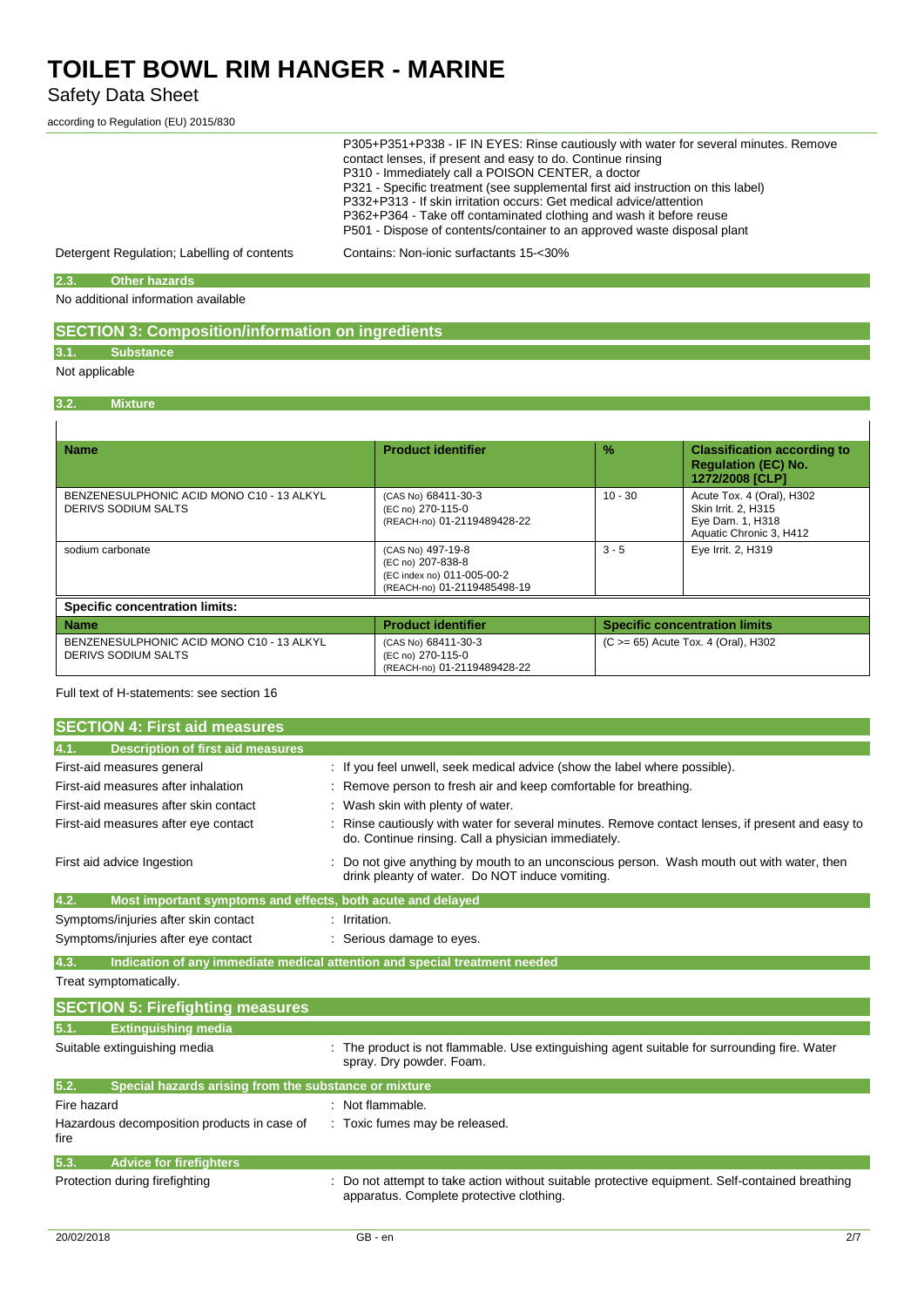## Safety Data Sheet

according to Regulation (EU) 2015/830

| <b>SECTION 6: Accidental release measures</b><br>Personal precautions, protective equipment and emergency procedures<br>6.1.<br>6.1.1.<br>For non-emergency personnel<br><b>Emergency procedures</b><br>: Ventilate spillage area. Avoid contact with skin and eyes. |  |  |
|----------------------------------------------------------------------------------------------------------------------------------------------------------------------------------------------------------------------------------------------------------------------|--|--|
|                                                                                                                                                                                                                                                                      |  |  |
|                                                                                                                                                                                                                                                                      |  |  |
|                                                                                                                                                                                                                                                                      |  |  |
| 6.1.2.<br>For emergency responders<br>Protective equipment<br>Do not attempt to take action without suitable protective equipment. For further information<br>refer to section 8: "Exposure controls/personal protection".                                           |  |  |
| 6.2.<br><b>Environmental precautions</b>                                                                                                                                                                                                                             |  |  |
| Avoid release to the environment.                                                                                                                                                                                                                                    |  |  |
| 6.3.<br>Methods and material for containment and cleaning up                                                                                                                                                                                                         |  |  |
| : Recover mechanically the product.<br>Methods for cleaning up                                                                                                                                                                                                       |  |  |
| Other information<br>Dispose of materials or solid residues at an authorized site.                                                                                                                                                                                   |  |  |
| <b>Reference to other sections</b><br>6.4.                                                                                                                                                                                                                           |  |  |
| For further information refer to section 13.                                                                                                                                                                                                                         |  |  |
| <b>SECTION 7: Handling and storage</b>                                                                                                                                                                                                                               |  |  |
| <b>Precautions for safe handling</b>                                                                                                                                                                                                                                 |  |  |
| Precautions for safe handling<br>Ensure good ventilation of the work station. Avoid contact with skin and eyes. Wear personal<br>protective equipment.                                                                                                               |  |  |
| Wash contaminated clothing before reuse. Do not eat, drink or smoke when using this product.<br>Hygiene measures<br>Always wash hands after handling the product.                                                                                                    |  |  |
| Conditions for safe storage, including any incompatibilities<br>7.2.                                                                                                                                                                                                 |  |  |
| Storage conditions<br>: Store in a well-ventilated place. Keep cool.                                                                                                                                                                                                 |  |  |
| <b>Specific end use(s)</b><br>7.3.                                                                                                                                                                                                                                   |  |  |
| No additional information available                                                                                                                                                                                                                                  |  |  |
| <b>SECTION 8: Exposure controls/personal protection</b>                                                                                                                                                                                                              |  |  |
| <b>Control parameters</b>                                                                                                                                                                                                                                            |  |  |
| No additional information available                                                                                                                                                                                                                                  |  |  |
|                                                                                                                                                                                                                                                                      |  |  |
| <b>Exposure controls</b><br>8.2.                                                                                                                                                                                                                                     |  |  |
| Appropriate engineering controls:                                                                                                                                                                                                                                    |  |  |
| Ensure good ventilation of the work station.                                                                                                                                                                                                                         |  |  |
| Hand protection:                                                                                                                                                                                                                                                     |  |  |
| Protective gloves                                                                                                                                                                                                                                                    |  |  |
| Eye protection:                                                                                                                                                                                                                                                      |  |  |
| Safety glasses                                                                                                                                                                                                                                                       |  |  |
| Skin and body protection:                                                                                                                                                                                                                                            |  |  |
| Wear suitable protective clothing                                                                                                                                                                                                                                    |  |  |
|                                                                                                                                                                                                                                                                      |  |  |
| <b>Respiratory protection:</b>                                                                                                                                                                                                                                       |  |  |
| In case of insufficient ventilation, wear suitable respiratory equipment                                                                                                                                                                                             |  |  |

Avoid release to the environment.

| <b>SECTION 9: Physical and chemical properties</b> |                                                       |  |
|----------------------------------------------------|-------------------------------------------------------|--|
| 9.1.                                               | Information on basic physical and chemical properties |  |
| Physical state                                     | : Solid                                               |  |
| Colour                                             | $\therefore$ Blue.                                    |  |
| Odour                                              | : characteristic.                                     |  |
| Odour threshold                                    | : No data available                                   |  |
| pH                                                 | : No data available                                   |  |
| pH solution                                        | : $\approx$ 8 ( $\ge$ 1) % solution                   |  |
|                                                    |                                                       |  |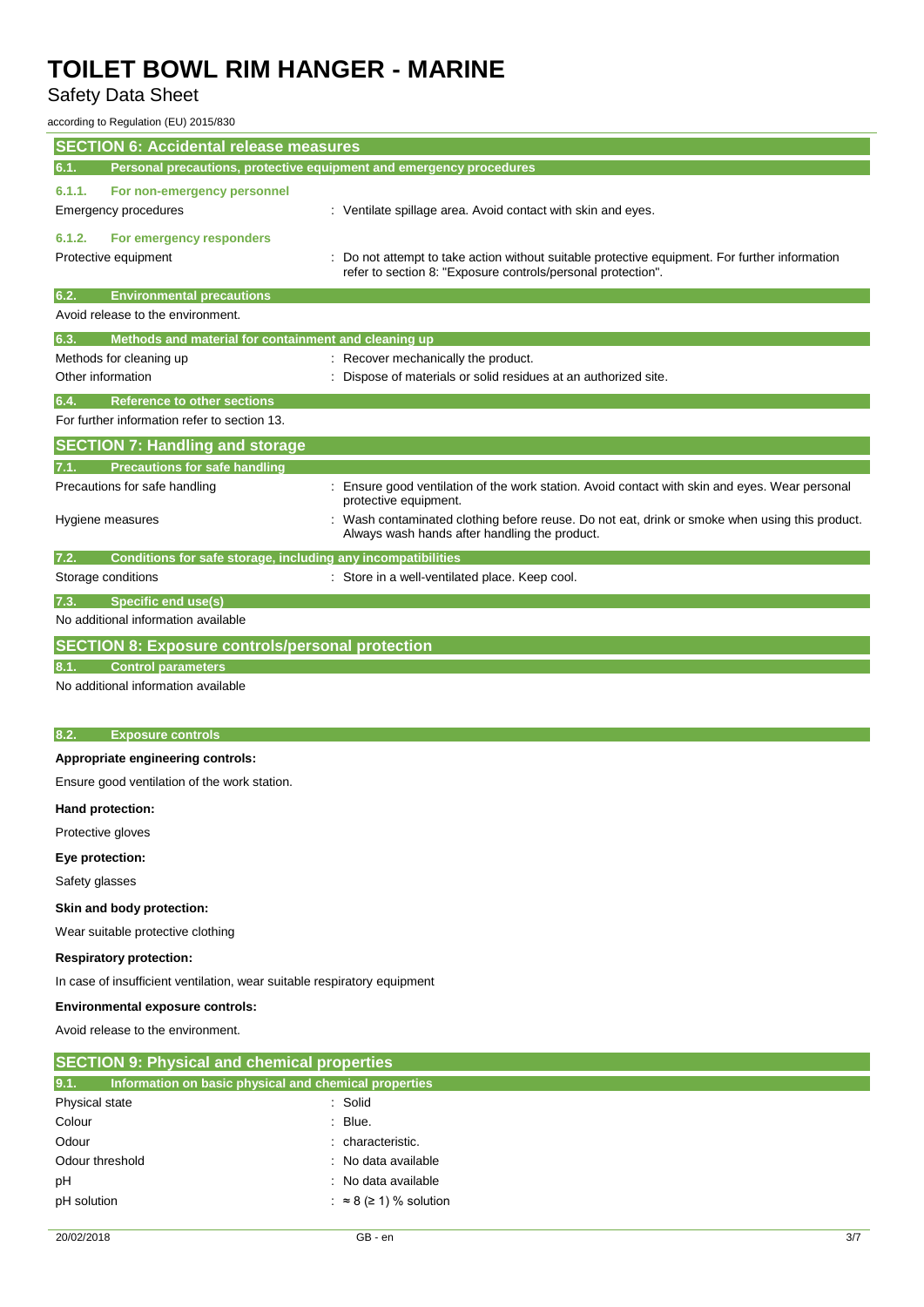Safety Data Sheet

according to Regulation (EU) 2015/830

| Relative evaporation rate (butyl acetate=1) | No data available |
|---------------------------------------------|-------------------|
| Melting point                               | No data available |
| Freezing point                              | Not applicable    |
| Boiling point                               | No data available |
| Flash point                                 | Not applicable    |
| Auto-ignition temperature                   | Not applicable    |
| Decomposition temperature                   | No data available |
| Flammability (solid, gas)                   | Non flammable.    |
| Vapour pressure                             | No data available |
| Relative vapour density at 20 °C            | No data available |
| Relative density                            | Not applicable    |
| Solubility                                  | Soluble in water. |
| Log Pow                                     | No data available |
| Viscosity, kinematic                        | Not applicable    |
| Viscosity, dynamic                          | No data available |
| Explosive properties                        | No data available |
| Oxidising properties                        | No data available |
| Explosive limits                            | Not applicable    |

#### **9.2. Other information**

No additional information available

### **SECTION 10: Stability and reactivity 10.1. Reactivity**

The product is non-reactive under normal conditions of use, storage and transport.

| <b>Chemical stability</b><br>10.2.                                      |                                                                            |
|-------------------------------------------------------------------------|----------------------------------------------------------------------------|
| Stable under normal conditions.                                         |                                                                            |
| 10.3.<br><b>Possibility of hazardous reactions</b>                      |                                                                            |
| No dangerous reactions known under normal conditions of use.            |                                                                            |
| 10.4.<br><b>Conditions to avoid</b>                                     |                                                                            |
| None under recommended storage and handling conditions (see section 7). |                                                                            |
| 10.5.<br><b>Incompatible materials</b>                                  |                                                                            |
| Strong acids. Strong bases.                                             |                                                                            |
| 10.6.<br><b>Hazardous decomposition products</b>                        |                                                                            |
| No additional information available                                     |                                                                            |
| <b>SECTION 11: Toxicological information</b>                            |                                                                            |
|                                                                         |                                                                            |
| 11.1.<br>Information on toxicological effects                           |                                                                            |
| Acute toxicity                                                          | : Not classified                                                           |
|                                                                         | BENZENESULPHONIC ACID MONO C10 - 13 ALKYL DERIVS SODIUM SALTS (68411-30-3) |
| LD50 oral                                                               | 1080 mg/kg bodyweight                                                      |
| LD50 dermal                                                             | > 2000 mg/kg bodyweight                                                    |
| sodium carbonate (497-19-8)                                             |                                                                            |
| LD50 oral                                                               | 4090 mg/kg bodyweight                                                      |
| LD50 dermal                                                             | > 2000 mg/kg bodyweight                                                    |
| LC50 inhalation rat (Dust/Mist - mg/l/4h)                               | 2300 mg/m <sup>3</sup>                                                     |
| Skin corrosion/irritation                                               | Causes skin irritation.                                                    |
| Serious eye damage/irritation                                           | Causes serious eye damage.                                                 |
| Respiratory or skin sensitisation                                       | Not classified                                                             |
| Germ cell mutagenicity                                                  | Not classified                                                             |
| Carcinogenicity                                                         | Not classified                                                             |
| Reproductive toxicity                                                   | Not classified                                                             |
| Specific target organ toxicity (single exposure)                        | Not classified                                                             |
| Specific target organ toxicity (repeated<br>exposure)                   | Not classified                                                             |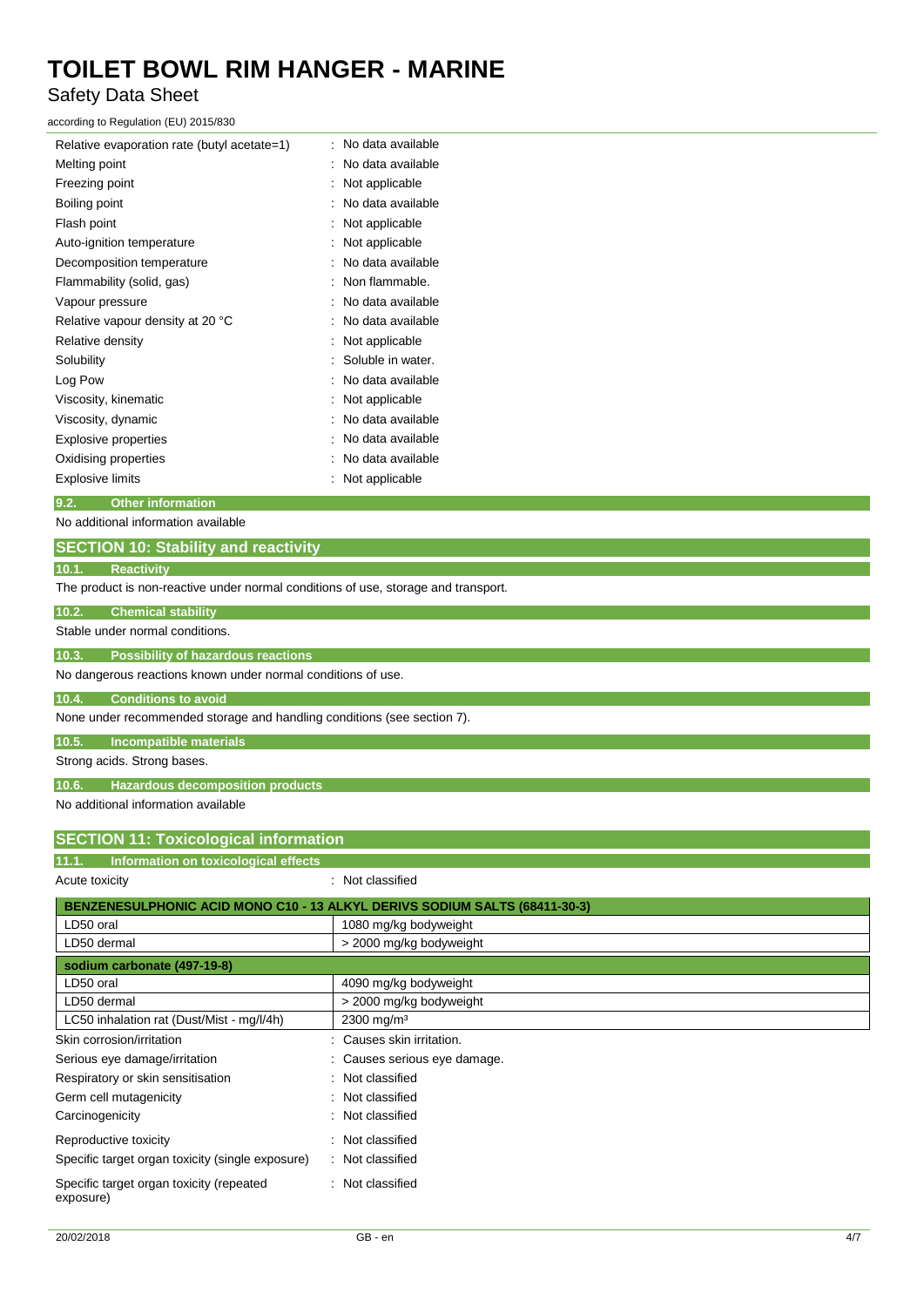Safety Data Sheet

according to Regulation (EU) 2015/830

Aspiration hazard **in the case of the contract of the case of the contract of the contract of the contract of the contract of the contract of the contract of the contract of the contract of the contract of the contract of** 

| <b>SECTION 12: Ecological information</b>          |                                                                                                                                                                                                                                                                                                                                                                                                   |
|----------------------------------------------------|---------------------------------------------------------------------------------------------------------------------------------------------------------------------------------------------------------------------------------------------------------------------------------------------------------------------------------------------------------------------------------------------------|
| 12.1. Toxicity                                     |                                                                                                                                                                                                                                                                                                                                                                                                   |
| Ecology - general                                  | : Harmful to aquatic life with long lasting effects.                                                                                                                                                                                                                                                                                                                                              |
|                                                    | BENZENESULPHONIC ACID MONO C10 - 13 ALKYL DERIVS SODIUM SALTS (68411-30-3)                                                                                                                                                                                                                                                                                                                        |
| LC50 fish 1                                        | $1.67$ mg/l                                                                                                                                                                                                                                                                                                                                                                                       |
| EC50 other aquatic organisms 1                     | 2.9 mg/l EC50 waterflea (48 h)                                                                                                                                                                                                                                                                                                                                                                    |
| EC50 other aquatic organisms 2                     | 127.9 mg/l IC50 algea (72 h) mg/l                                                                                                                                                                                                                                                                                                                                                                 |
| EC50 72h algae (1)                                 | 29 mg/l                                                                                                                                                                                                                                                                                                                                                                                           |
| sodium carbonate (497-19-8)                        |                                                                                                                                                                                                                                                                                                                                                                                                   |
| LC50 fish 1                                        | 300 mg/l                                                                                                                                                                                                                                                                                                                                                                                          |
| EC50 other aquatic organisms 1                     | 265 mg/l                                                                                                                                                                                                                                                                                                                                                                                          |
| EC50 other aquatic organisms 2                     | IC50 algea (72 h) mg/l                                                                                                                                                                                                                                                                                                                                                                            |
| 12.2.<br><b>Persistence and degradability</b>      |                                                                                                                                                                                                                                                                                                                                                                                                   |
| <b>TOILET BOWL RIM HANGER - MARINE</b>             |                                                                                                                                                                                                                                                                                                                                                                                                   |
| Persistence and degradability                      | The surfactant(s) contained in this preparation complies (comply) with the biodegradability<br>criteria as laid down in Regulation (EC) No. 648/2004 on detergents. Data to support this<br>assertion are held at the disposal of the competent authorities of the Member States and will<br>be made available to them, at their direct request or at the request of a detergent<br>manufacturer. |
| <b>Bioaccumulative potential</b><br>12.3.          |                                                                                                                                                                                                                                                                                                                                                                                                   |
| sodium carbonate (497-19-8)                        |                                                                                                                                                                                                                                                                                                                                                                                                   |
| Log Pow                                            | $-6.19$                                                                                                                                                                                                                                                                                                                                                                                           |
| <b>Mobility in soil</b><br>12.4.                   |                                                                                                                                                                                                                                                                                                                                                                                                   |
| No additional information available                |                                                                                                                                                                                                                                                                                                                                                                                                   |
| 12.5.<br><b>Results of PBT and vPvB assessment</b> |                                                                                                                                                                                                                                                                                                                                                                                                   |
| <b>TOILET BOWL RIM HANGER - MARINE</b>             |                                                                                                                                                                                                                                                                                                                                                                                                   |
| Results of PBT assessment                          | The product does not meet the PBT and vPvB classification criteria                                                                                                                                                                                                                                                                                                                                |
| 12.6.<br><b>Other adverse effects</b>              |                                                                                                                                                                                                                                                                                                                                                                                                   |
| No additional information available                |                                                                                                                                                                                                                                                                                                                                                                                                   |
| <b>SECTION 13: Disposal considerations</b>         |                                                                                                                                                                                                                                                                                                                                                                                                   |
| <b>Waste treatment methods</b><br>13.1.            |                                                                                                                                                                                                                                                                                                                                                                                                   |
| No additional information available                |                                                                                                                                                                                                                                                                                                                                                                                                   |
|                                                    |                                                                                                                                                                                                                                                                                                                                                                                                   |
| <b>SECTION 14: Transport information</b>           |                                                                                                                                                                                                                                                                                                                                                                                                   |
| In accordance with ADR / RID / IMDG / IATA / ADN   |                                                                                                                                                                                                                                                                                                                                                                                                   |
| <b>UN</b> number<br>14.1.                          |                                                                                                                                                                                                                                                                                                                                                                                                   |
| UN-No. (ADR)                                       | Not applicable                                                                                                                                                                                                                                                                                                                                                                                    |
| UN-No. (IMDG)                                      | Not applicable                                                                                                                                                                                                                                                                                                                                                                                    |
| UN-No. (IATA)                                      | Not applicable                                                                                                                                                                                                                                                                                                                                                                                    |
| UN-No. (ADN)                                       | Not applicable                                                                                                                                                                                                                                                                                                                                                                                    |
| UN-No. (RID)                                       | Not applicable                                                                                                                                                                                                                                                                                                                                                                                    |
| UN proper shipping name<br>14.2.                   |                                                                                                                                                                                                                                                                                                                                                                                                   |
| Proper Shipping Name (ADR)                         | Not applicable                                                                                                                                                                                                                                                                                                                                                                                    |
| Proper Shipping Name (IMDG)                        | Not applicable                                                                                                                                                                                                                                                                                                                                                                                    |
| Proper Shipping Name (IATA)                        | Not applicable                                                                                                                                                                                                                                                                                                                                                                                    |
| Proper Shipping Name (ADN)                         | Not applicable                                                                                                                                                                                                                                                                                                                                                                                    |
| Proper Shipping Name (RID)                         | Not applicable                                                                                                                                                                                                                                                                                                                                                                                    |
| 14.3.<br><b>Transport hazard class(es)</b>         |                                                                                                                                                                                                                                                                                                                                                                                                   |
| <b>ADR</b>                                         |                                                                                                                                                                                                                                                                                                                                                                                                   |
| Transport hazard class(es) (ADR)                   | Not applicable                                                                                                                                                                                                                                                                                                                                                                                    |
| <b>IMDG</b>                                        |                                                                                                                                                                                                                                                                                                                                                                                                   |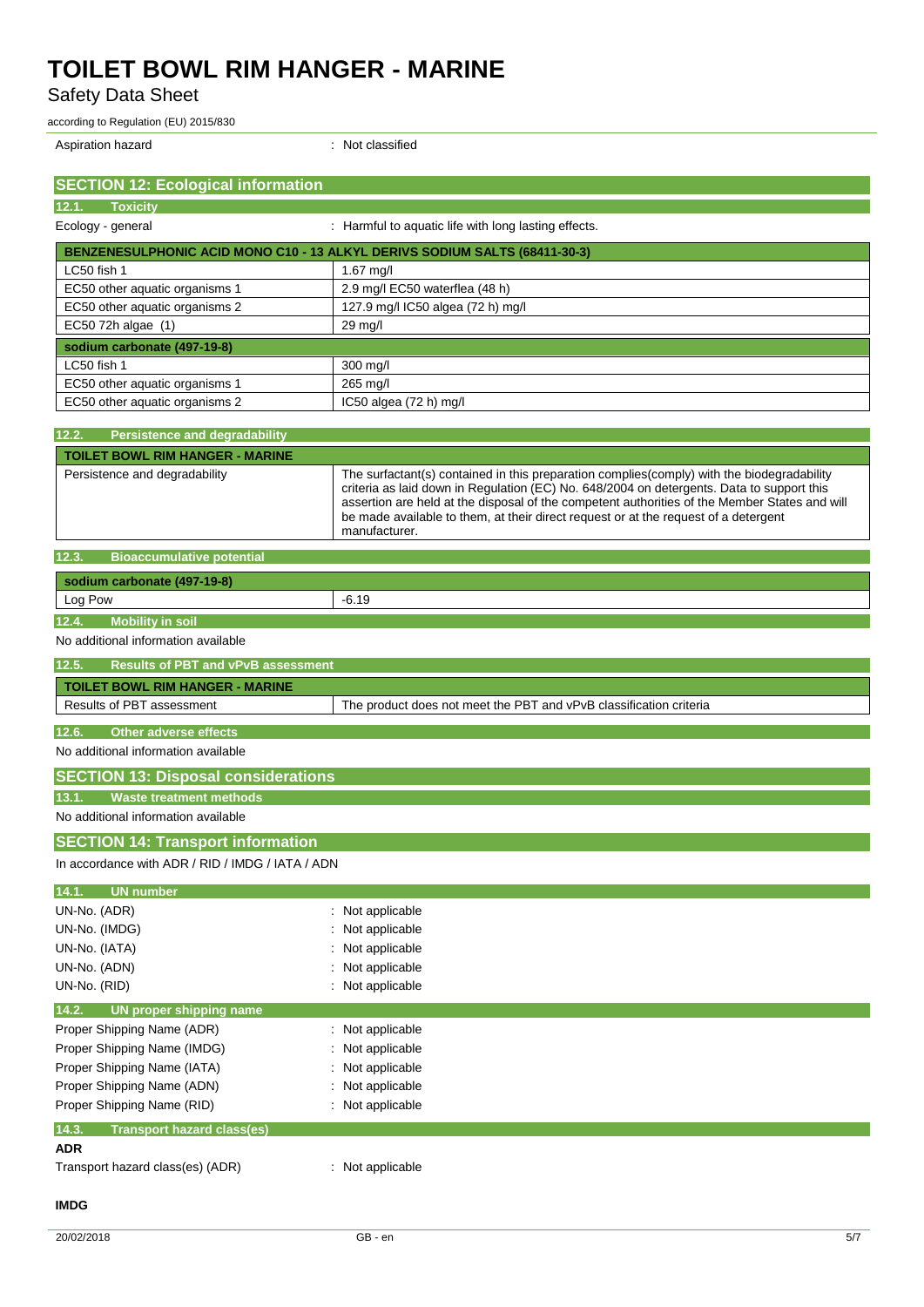### Safety Data Sheet

| according to Regulation (EU) 2015/830 |                                          |
|---------------------------------------|------------------------------------------|
| Transport hazard class(es) (IMDG)     | : Not applicable                         |
| <b>IATA</b>                           |                                          |
| Transport hazard class(es) (IATA)     | : Not applicable                         |
|                                       |                                          |
| <b>ADN</b>                            |                                          |
| Transport hazard class(es) (ADN)      | : Not applicable                         |
| <b>RID</b>                            |                                          |
| Transport hazard class(es) (RID)      | : Not applicable                         |
| 14.4.<br><b>Packing group</b>         |                                          |
| Packing group (ADR)                   | : Not applicable                         |
| Packing group (IMDG)                  | : Not applicable                         |
| Packing group (IATA)                  | : Not applicable                         |
| Packing group (ADN)                   | : Not applicable                         |
| Packing group (RID)                   | : Not applicable                         |
| 14.5.<br><b>Environmental hazards</b> |                                          |
| Dangerous for the environment         | $\therefore$ No                          |
| Marine pollutant                      | : No                                     |
| Other information                     | : No supplementary information available |

#### **14.6. Special precautions for user**

**- Overland transport**

#### Not applicable

**- Transport by sea**

Not applicable

### **- Air transport**

Not applicable

#### **- Inland waterway transport**

Not applicable

#### **- Rail transport**

Not applicable

**14.7. Transport in bulk according to Annex II of MARPOL and the IBC Code**

#### Not applicable

#### **SECTION 15: Regulatory information**

**15.1. Safety, health and environmental regulations/legislation specific for the substance or mixture**

#### **15.1.1. EU-Regulations**

Contains no REACH substances with Annex XVII restrictions Contains no substance on the REACH candidate list Contains no REACH Annex XIV substances

#### **15.1.2. National regulations**

No additional information available

#### **15.2. Chemical safety assessment**

No chemical safety assessment has been carried out